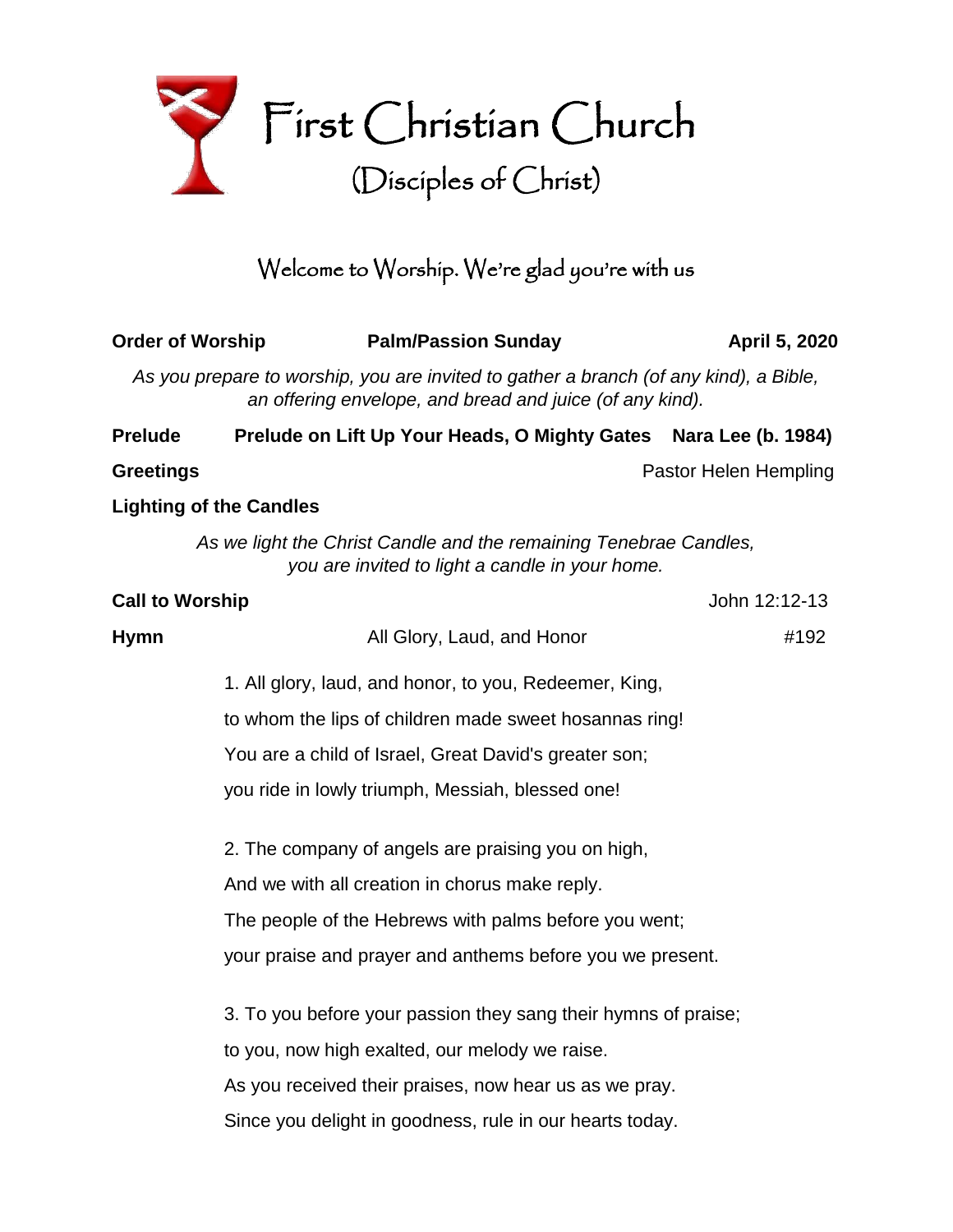# **Pastoral Prayer and Lord's Prayer**

Our Father, who art in Heaven, hallowed be Thy name; Thy Kingdom come, Thy will be done, on earth, as it is in heaven. Give us this day our daily bread, and forgive us our sins as we forgive those who sin against us; And lead us not into temptation, but deliver us from evil. For Thine is the kingdom, and the power, and the glory forever. Amen.

| <b>Scripture Reading</b> | from John 19:16b-22 | Miche Andre |
|--------------------------|---------------------|-------------|
|--------------------------|---------------------|-------------|

# **Extinguishing of the Tenebrae Candle**

**Homily Pastor Bruce Ervin** 

**Invitation to Giving Pastor Helen Hemplfing** 

### **Response of Praise Doxology Doxology Doxology**

*You are invited to offer your gift by mail or in person at the office. The method of giving does not matter. It's the mission that makes a difference!*

# **The Lord's Supper**

Prayer of Dedication for the Offering

Invitation to the Table

Words of Institution and Prayer of Consecration for the Bread and Cup

# *Please hold the communion elements in your hands during the communion Anthem. We will partake of them in unison*

Communion Solo **God So Loved the World** John Stainer (1840-1901) **Renson Madarang, Tenor**

God so loved the world that he gave his only begotten Son, that whosoever believeth in him should not perish, but have everlasting life.

For God sent not his Son into the world to condemn the world, but that the world, through him, might be saved.

- John 3:16,17

Partaking of the Bread and Cup (in unison)

Prayer of Thanksgiving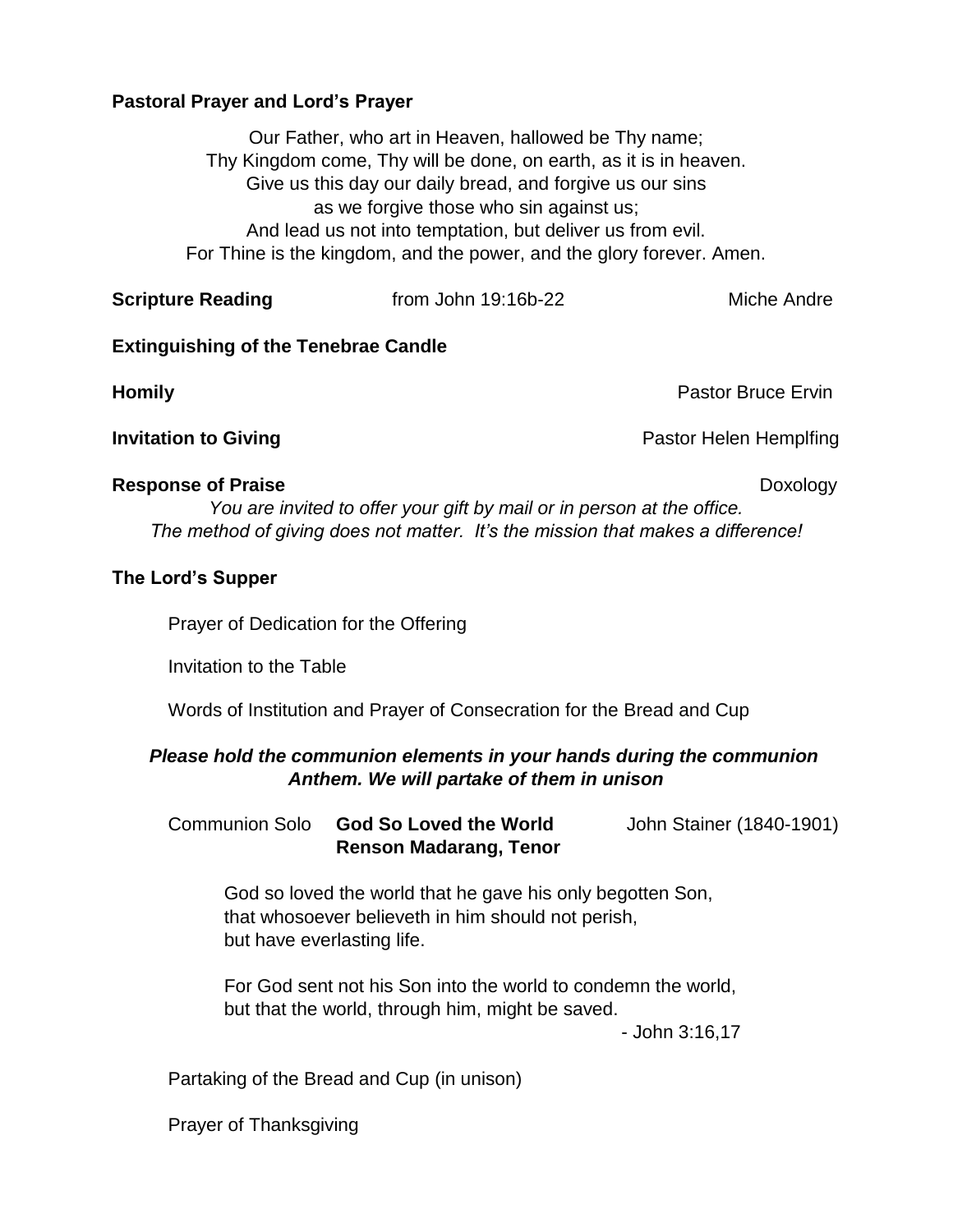# **Invitation to Community**

Following worship, please find your way to our Facebook page to participate in our "virtual" Coffee Fellowship.



**Closing Hymn** Lift High the Cross (vs 1,2,4) #108 Crucifer

#### **Refrain**

Lift high the cross, the love of Christ proclaim till all the world adore his sacred name.

1. Come, Christians follow, this triumphant sign. The hosts of God in unity combine.

#### **Refrain**

2. Each newborn servant of the Crucified bears on the brow the seal of Christ who died.

# **Refrain**

4. So shall our song of triumph ever be: praise to the Crucified for victory.

# **Refrain**

-George William Kitchin and Michael Robert Newbolt, 1916, alt. Words: © 1974 Hope Publishing Company. Reprinted under OneLicense.net #A-724866. All rights reserved.

# **Benediction**

**Postlude** Fantasia In C Minor Bwv 537 J.S. Bach (1685-1750)

This service was pre-recorded in various segments to allow the worship leaders to strictly follow guidelines regarding social distancing. "Special thank you to Ashlyn Reynolds, Jono Palmer and Jennifer Fettchenhauer for assistance in producing and posting our worship services online."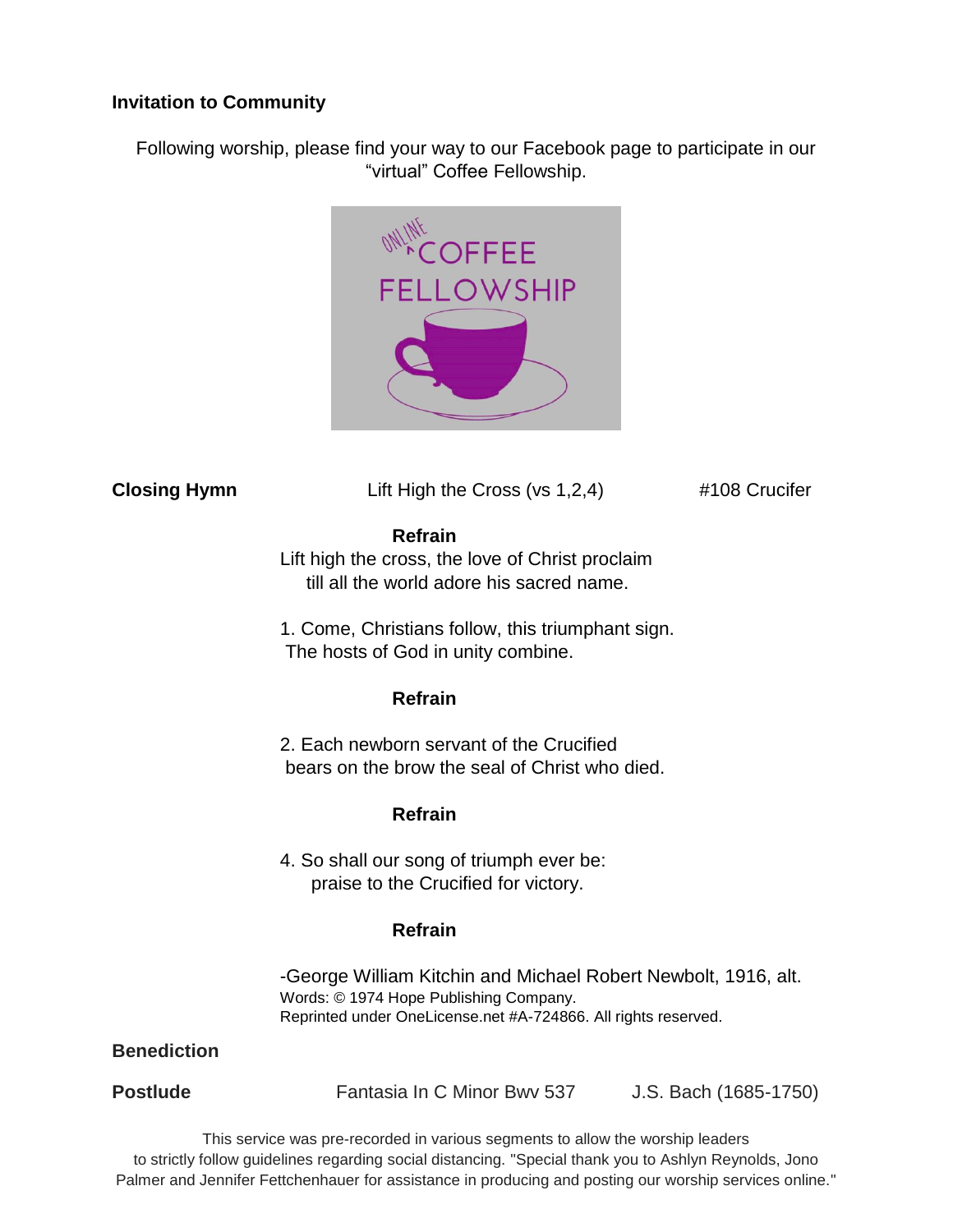#### **Online Holy Week Services**

<del>₩\$¥\$¥\$¥\$¥\$¥\$¥\$¥\$¥\$¥\$</del>

All of our Worship Services will be offered online and easily accessed through our website's homepage https://www.firstccbedford.org/. If you need help finding us online, please call the church office.

### **Maundy Thursday, April 9, 7:00 pm. (online)**

This brief and meaningful interactive worship service will help us remember and re-enact the events that occurred on a Thursday evening in an upper room 2,000 years ago. There will be music, scripture, communion, prayer, and images. We invite you to prepare by gathering up the elements that will allow you to worship at home: 1) a candle to remind us of Christ's presence in our midst, 2) bread and juice of any kind for communion elements, 3) something that will help you remember and perhaps reenact Jesus washing his Disciples' feet (e.g. a bowl and cloth, or perhaps disposable towels such as wipes or paper towels and a hand sanitizer.)

#### **Good Friday, April 10, noon (online)**

This traditional Good Friday Service will lead us to the foot of the cross. There, we will be invited to "lean into" the painful events of that day, and to reflect on wondrous love of Christ Jesus for us and for this world. This brief and reflective service will contain scripture from John's Gospel, prayers, music, and images.

#### **Easter Sunday Online!**

# **Guest Preacher: The Rev. Teresa "Terri" Hord Owens General Minister and President of the Christian Church (Disciples of Christ)**

FCC Bedford and FCC Bloomington will welcome Terri by (hopefully) "parachuting" her into our online joint Easter Sunday service. Pastor Helen and Pastor Bruce will lead the service of worship from our sanctuary, and our FCC musicians (from both congregations) will offer special music and lead us in our hymn singing! Of course, we will partake of communion together in spirit and have our online coffee fellowship following our time of worship! Plans are still being finalized (and there are surprises yet to be revealed!), so please watch your inbox for updates from Pastor Bruce via a sticky note. Email the church office firstccbedford@gmail.com to be added to our email list.

**╘┾<sup>╧</sup>┾<sup>╧</sup>┿<sup>╧</sup>┿<sup>╧</sup>┿<sup>╧</sup>┿<sup>╧</sup>┿<sup>╧</sup>╇╧╇╈<sup>╧</sup>╇╧╇**